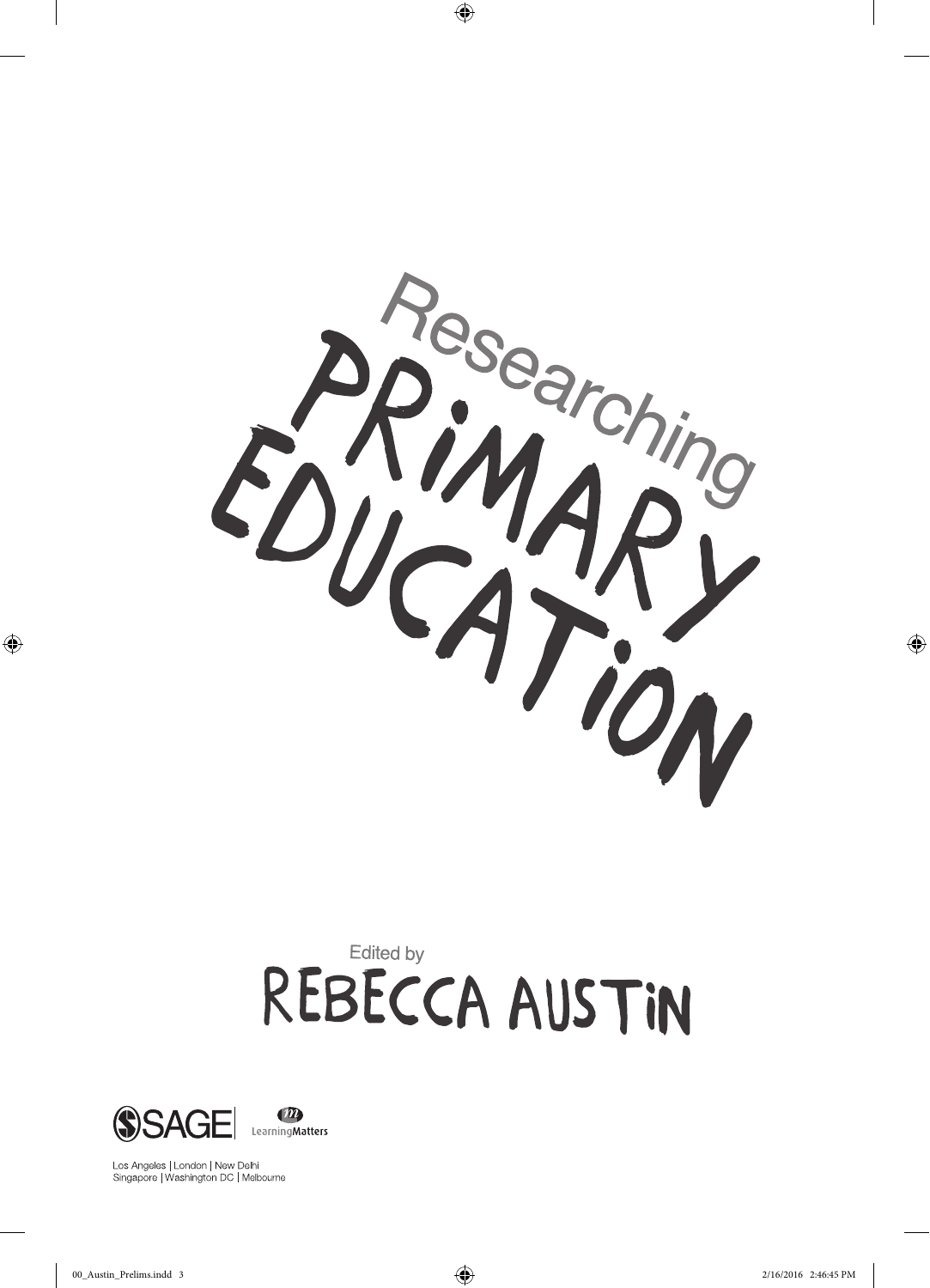



 $\bm \Theta$ 

Learning Matters An imprint of SAGE Publications Ltd 1 Oliver's Yard 55 City Road London EC1Y 1SP

SAGE Publications Inc. 2455 Teller Road Thousand Oaks, California 91320

SAGE Publications India Pvt Ltd B 1/I 1 Mohan Cooperative Industrial Area Mathura Road New Delhi 110 044

SAGE Publications Asia-Pacific Pte Ltd 3 Church Street #10–04 Samsung Hub Singapore 049483

 Rebecca Austin, Wendy Cobb, Judy Durrant, Gill Hope, Kirsty Howells, David Gregory and Viv Jones 2016

First published by Learning Matters/ SAGE 2016

Apart from any fair dealing for the purposes of research or private study, or criticism or review, as permitted under the Copyright, Design and Patents Act, 1988, this publication may be reproduced, stored or transmitted in any form, or by any means, only with the prior permission in writing of the publishers, or in the case of reprographic reproduction, in accordance with the terms of licences issued by the Copyright Licensing Agency. Enquiries concerning reproduction outside these terms should be sent to the publishers.

Editor: Amy Thornton Development Editor: Jennifer Clark Production Controller: Chris Marke Project Management: Deer Park Productions Marketing Manager: Lorna Patkai Cover Design: Wendy Scott Typeset by: C&M Digitals (P) Ltd, Chennai, India Printed and bound by:

**Library of Congress Control Number: TBC**

#### **British Library Cataloguing in Publication Data**

A catalogue record for this book is available from the British Library.

ISBN 978-1-4739-4813-6 (pbk) ISBN 978-1-4739-4812-9

At SAGE we take sustainability seriously. Most of our products are printed in the UK using FSC papers and boards. When we print overseas we ensure sustainable papers are used as measured by the PREPS grading system. We undertake an annual audit to monitor our sustainability.

⊕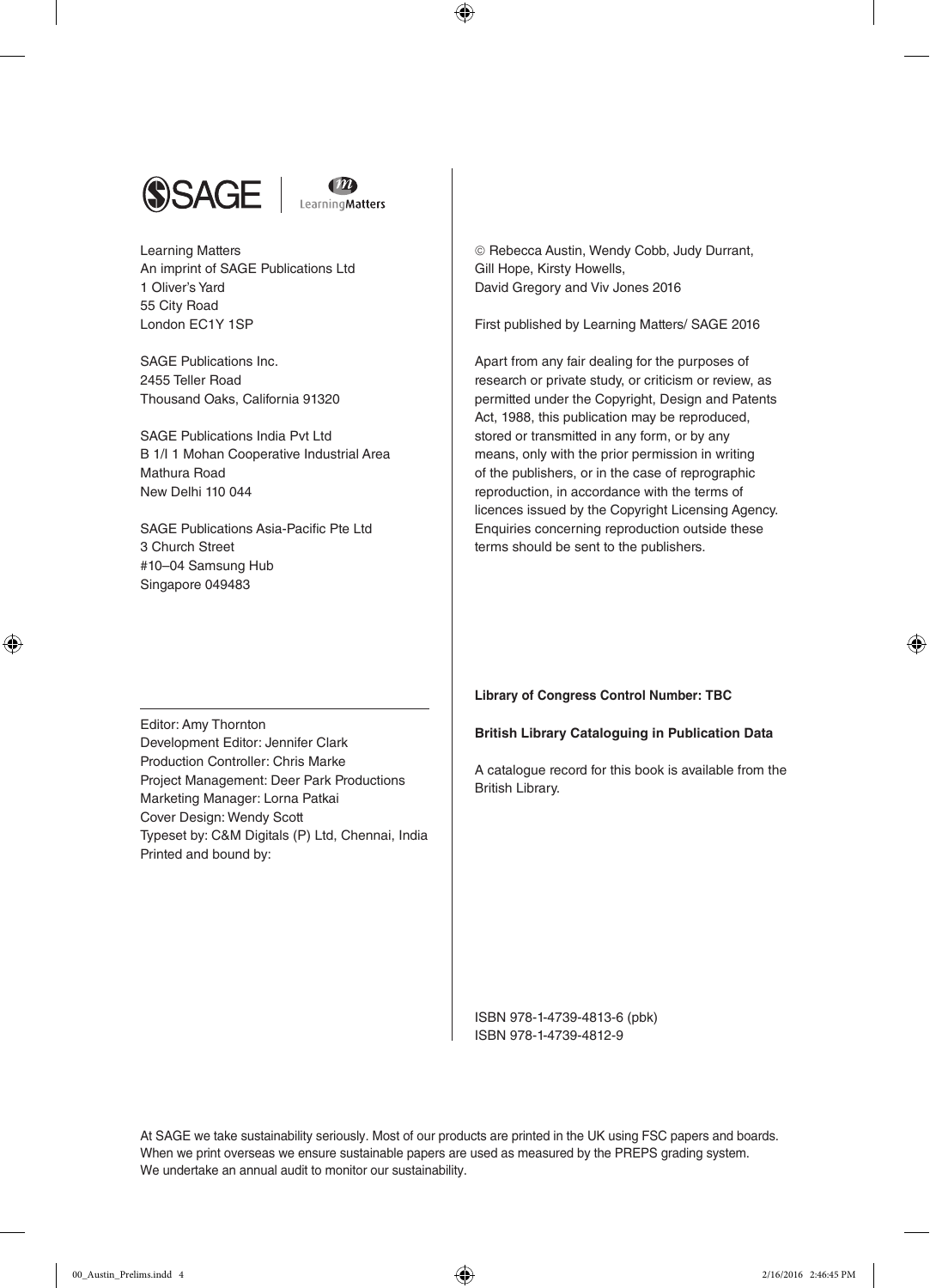# **Chapter 2**



# What is evidence-based practice and why does it matter?

⊕

Judy Durrant

#### **Objectives**

This chapter:

⊕

- focuses on the practitioner researcher as a learner in their school and classroom context;
- examines the quest for evidence: 'what works' and the importance of 'why';
- emphasises realistic, interactive and effective research approaches that can be built into teaching, with direct impact on pupils' learning.

#### Chapter summary

A research-based approach to developing your practice provides you with evidence to effect change in your teaching, your classroom, your school, yourself and beyond.

## **Introduction**

In my first few relentless, exhausting months of teaching, a friend from university who was in what I considered to be quite a high-powered job said that she had been feeling a bit under the weather, so had decided to spend the day tidying her filing cabinet. I often recalled this when the inevitable viruses did the rounds, because I felt I did not have the luxury of planning 'down-time'. Every minute of the working day was filled, marking, and planning loomed during evenings and weekends, on-going tasks built up if I did not keep on top of them, and I had to give my pupils nothing less than full attention, every lesson, every day. Demands on teachers have continued to increase, with greater internal as well as external scrutiny, and more focus on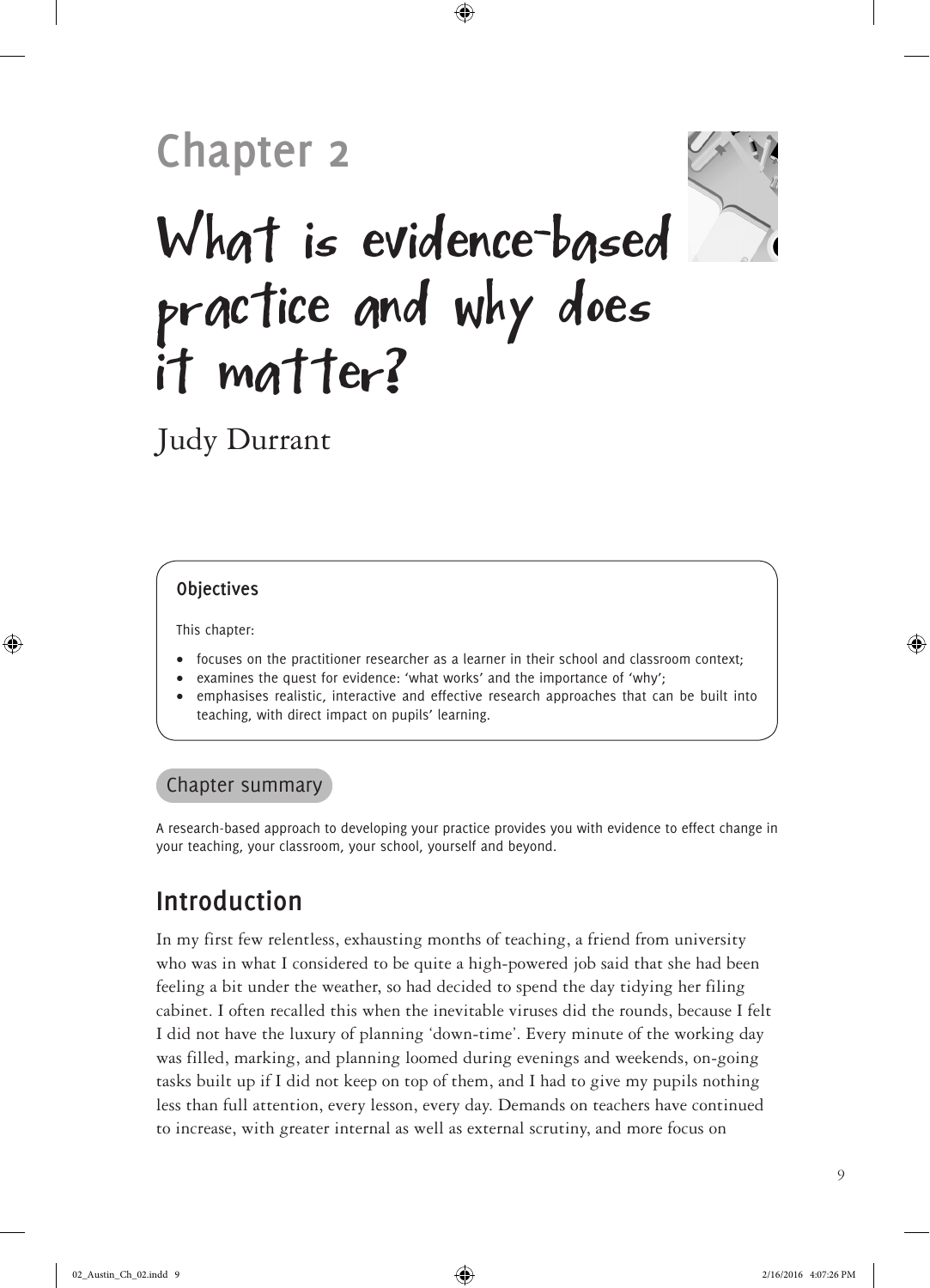measurable outcomes and progress for which teachers are individually accountable. Adding more to teaching is therefore only reasonable if it is both valuable and realistic, if it helps you to meet the demands rather than adds to them and if it contributes to improvement.

 $\bm \Theta$ 

This chapter makes the case for introducing a research orientation to your teaching, not as an optional extra, but as an essential and integrated dimension of effective professional practice. This involves consideration of different perspectives on evidence-based practice, taking the discussion to the heart of debates about what counts as reliable evidence, what constitutes 'good' research and why it matters. Embarking on your own enquiry not only prompts you to engage with wider educational research, but also enables you to use evidence from your own situation to enlighten your teaching and enhance children's learning. It should not be seen as something more to do, but as a different way of approaching your teaching, both individually and with colleagues. Many teachers have found that their experiences as researchers have changed their professional practice and perspective forever.

## **Teachers as learners**

In any profession, it is an important responsibility to keep up to date with the latest ideas and information. Teachers have particular challenges in this respect: not only are there continuing changes in the nature of *what* is taught, but research and development inform pedagogy – *how* the teaching of this subject matter could be approached. Furthermore, new understandings continually arise from research into learning, leadership and school improvement, all of which influence what goes on in classrooms. A learning disposition is therefore crucial for teachers in order to take account of this changing knowledge and understanding, and develop new skills which may enhance practice. New phases of learning for teacher and student teacher alike, which can be prompted by embarking on a research and development project, are valuable not only for what is learnt about the theme in question, but also for the insights that come from being in the role of learner, perhaps grappling with a new methodology, resolving an ethical question, interpreting complicated evidence or working out a leadership strategy. Interesting conversations may arise if you reveal this to pupils who are part of your research; they may like to hear that by participating in your enquiry they are helping you with *your* learning.

New developments in educational knowledge and understanding are introduced against a backdrop of continually changing education policy. This does not always mirror contemporary changes in subject knowledge or research evidence in the discipline of education, while changes of emphasis in curriculum, professionalism and accountability come and go with different political regimes which are increasingly influenced by international developments and comparisons. There is therefore an additional necessity for teachers to maintain a working understanding of the policies that have implications for day-to-day practice and for planning,

⊕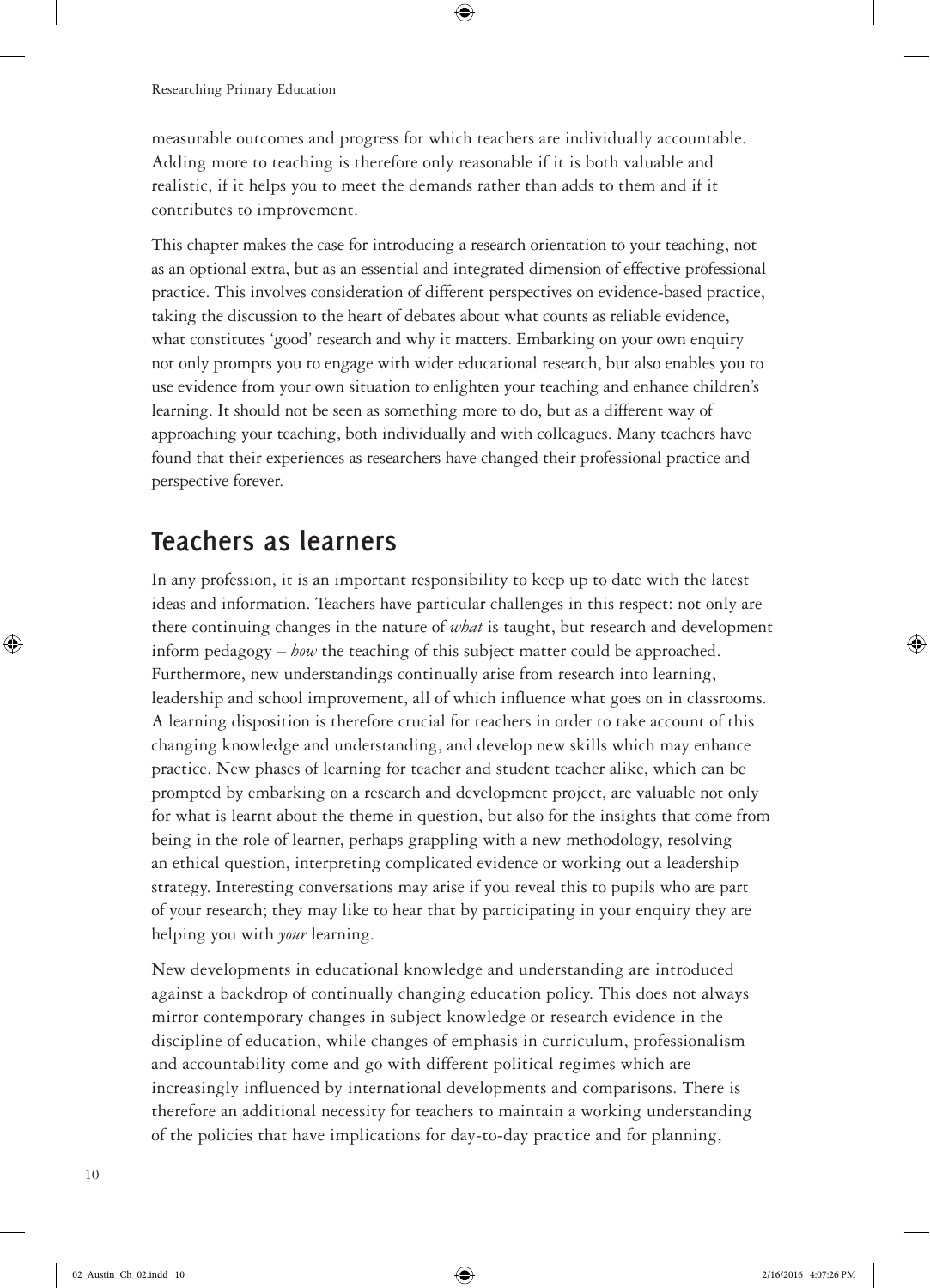and it is also helpful to understand the bigger political picture which governs education reform and results in various initiatives that schools are required to implement. What happens in the classroom is subject to a wide range of influences. Understanding how the inspection framework has changed, or why reading is taught as it is, helps to make implementation of related policies more effective. However, teachers may also need to raise critical questions about educational purpose and process – what we do and why – in schools and classrooms.

 $\bigoplus$ 

Professional practice inevitably involves conflicts and dilemmas where your values and professional and political positioning seem to be at odds with what is required of you. Schools approach this in different ways, from an autocratic approach where full compliance is demanded and enforced, through to more inclusive styles of leadership where everyone is consulted before decisions are made. Inspection outcomes can sometimes demand a change of strategy. Approaches also depend on the nature of the change and its timescale. As a student teacher you might find yourself placed in settings where you meet these different approaches and can see how they influence how teachers approach their work with children. As a teacher, you may see contrasts as you take up a new post or when a new head teacher arrives.

A learning disposition can therefore be adopted at different levels. Learning everything that is asked of you, in order to implement policy within given frameworks, helps to ensure that your practice is effective and meets requirements. However, a genuine researcher's disposition might require you to ask deeper questions about policy, process, purpose and evidence for change. You can use research evidence to develop knowledge, understanding and skills that are adaptable for different situations and regimes, and can be expertly applied to unique school and classroom contexts. This helps you to contribute to the 'change conversation' in your school. By working collaboratively this can become a powerful process underpinning school development.

#### **Example from practice**

Claire, a teacher nearing the end of her Master's degree, said that it was the best thing she had ever done. Her classroom innovation, supported by enquiry, had resulted in an 'outstanding' grading in a recent observation, which had helped her to gain promotion. More important to her was that her enquiry approach, including reading, critical discussion and her own research, had helped her to understand the political forces at work and why she was under pressure individually and as a subject leader, as a result of the school being required to maintain high standards and levels of progress. She was now less inclined to take criticism or conflict personally and instead adopted a more analytical stance, working out why things happened the way they did and how she could take a more active role in school development. She described how she was able to help colleagues in her team to consider the implications of change and therefore plan more effectively. Having articulated her values and commitment clearly as a foundation for her research, she cut through the complexities of policy with fierce advocacy for her pupils.

⊕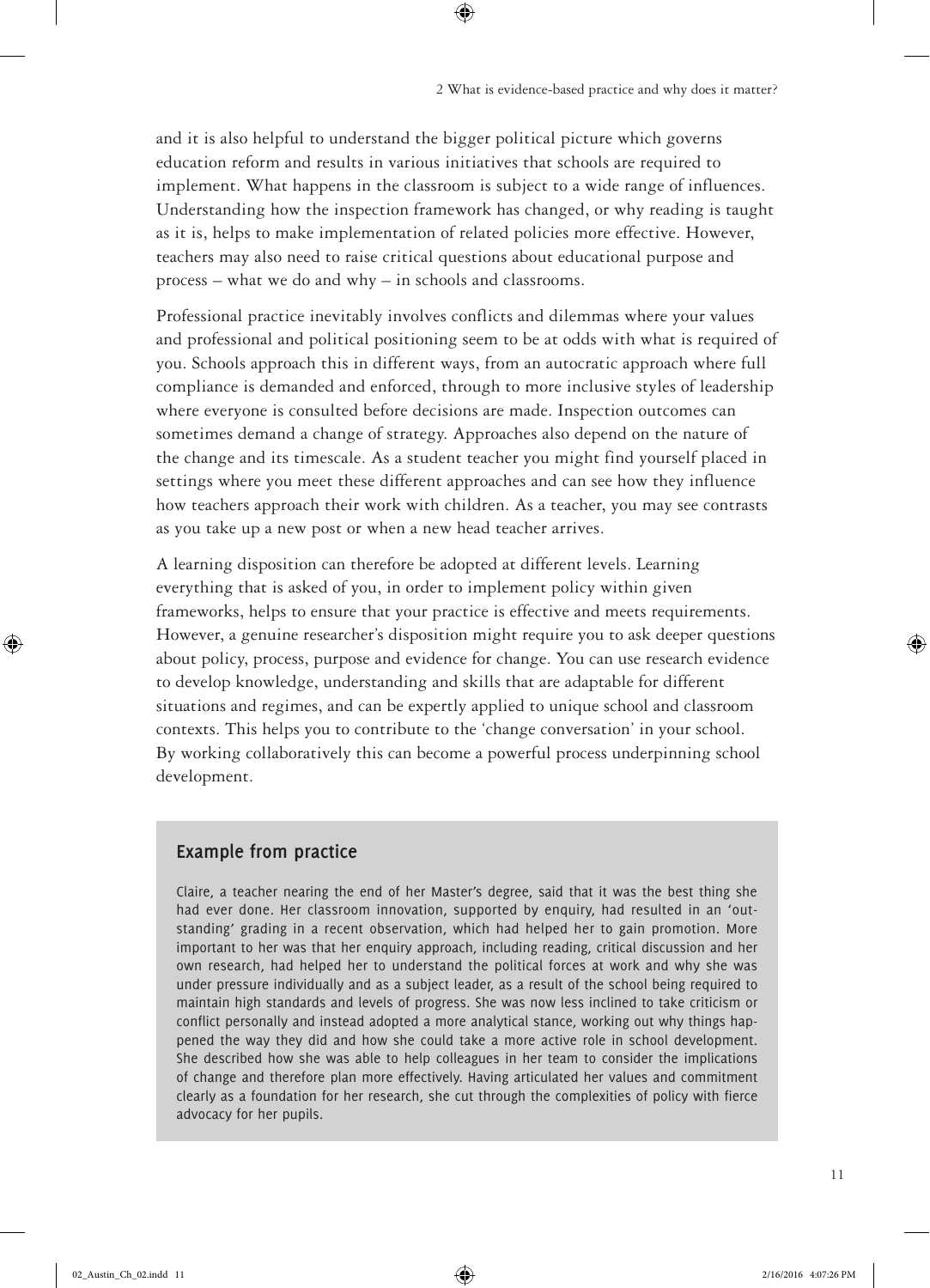Evidence-based practice can encompass many different kinds of professional learning, with a continuum from mechanistic and prescriptive training (for example, being trained how to implement a phonics scheme) through to approaches that can liberate you professionally, supporting individual agency, self-efficacy, voice and professional positioning, as Claire found out. Throughout your professional career you will come across all sorts of initiatives, models, programmes and packages which claim to have 'the answer' to a vexing issue. While there is a place for all kinds of answers, it is helpful to cultivate an awareness of the differences in what counts as evidence-based practice and ask critical questions as part of your professional learning, so that you can use that learning appropriately to understand the political and organisational context and motivation for changes you are asked to implement.

 $\circledast$ 

## **The quest for evidence**

Educational research is subject to swings of fashion. At the turn of the twenty-first century, the British government funded small-scale teacher-led research projects through the 'Best Practice Research Scholarships' scheme (Furlong and Salisbury, 2005). A couple of years later, hundreds of schools and tens of thousands of teachers were involved in the National College for School Leadership's 'Networked Learning Communities' initiative, engaging in collaborative enquiry-based development within and between schools (Katz and Earl, 2010). At the time of writing, however, policy makers particularly value the evidence from large-scale studies involving statistically significant numbers of schools and pupils in experiments intended to determine 'what works' in education. These include 'randomised control trials' (RCTs) which apply a scientific approach to collecting data and aim to draw conclusions which can be replicated across contexts. One example of this is the 'Closing the Gap' project (see CUREE, 2015). The website describes the project as:

*the first ever attempt to use randomised trials to test multiple interventions simultaneously and at scale to close gaps. This will mean that the project will help reveal what works reliably in many contexts whilst helping us to work together to close gaps for vulnerable learners.*

The aim of such projects is to be able to identify effective strategies that can be applied to inform improvement, but, as Welch (2015) points out, generalised conclusions from such studies need to be applied with an understanding of the effects of local conditions and cultural sensitivity to individual pupils and groups. It is individual teachers who are best placed to investigate how and why something may or may not work in a unique local setting – what a RCT broadly suggests will work might be qualified by your particular school or classroom or your pedagogical approach.

The Education Endowment Foundation (EEF), which provides funding for research and development to improve educational achievement focusing particularly on

⊕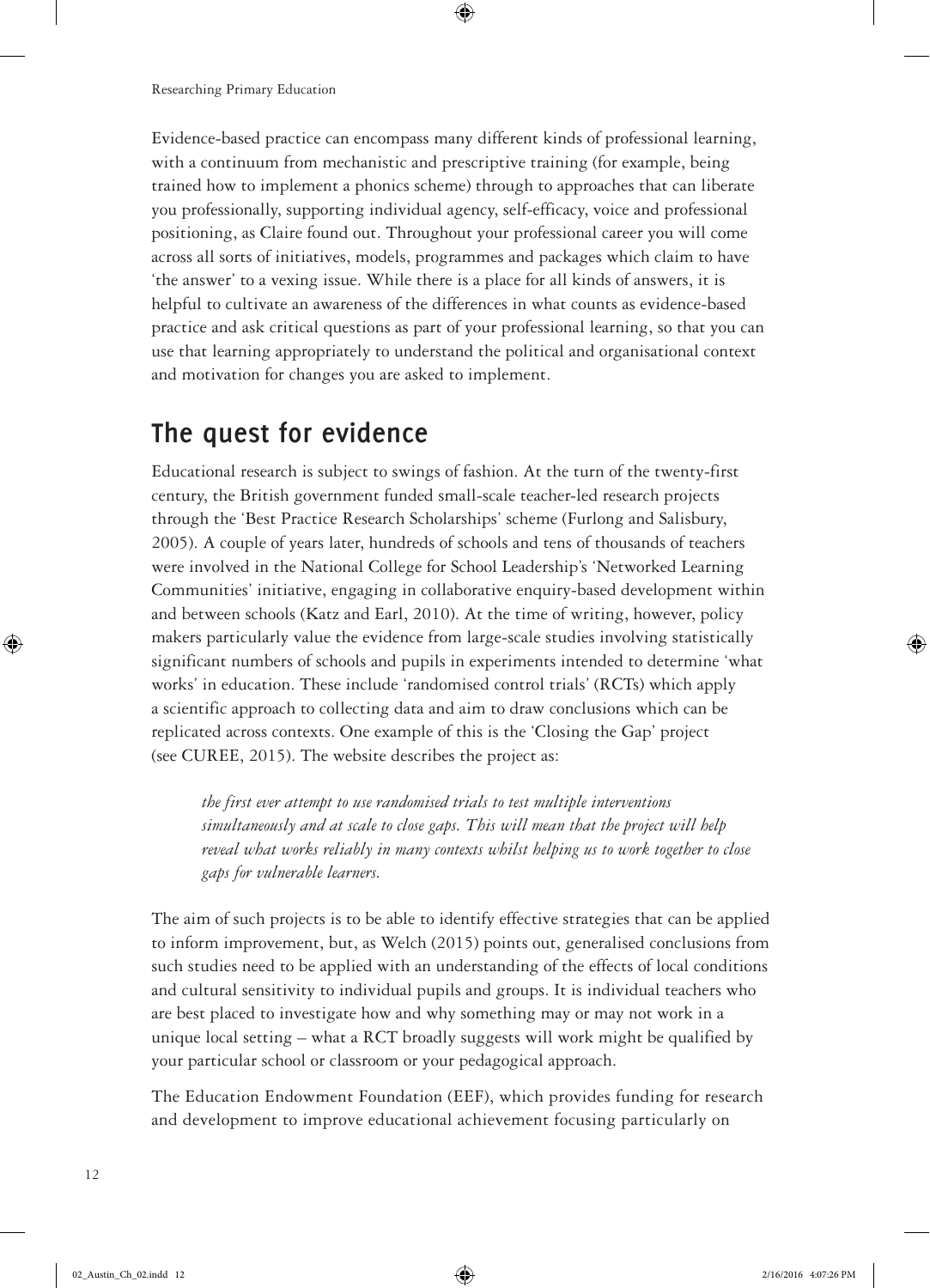children facing disadvantage, offers a 'Teaching and Learning Toolkit' where each theme or approach is graded according to cost, evidence and impact. In adopting one of these approaches, teachers might not have time to read the small print, but this is crucial in understanding what is being offered. The following is their note of caution on impact.

 $\bigoplus$ 

*Crucially, the summaries in the Toolkit combine evidence from a range of different research studies into a single average for each area. This average will not necessarily be the impact of this approach in your school. Some of the approaches which are less effective on average might be effective in a new setting or if developed in a new way. Similarly, an approach which tends to be more effective on average may not work so well in a new context. However, we think that evidence of average impact elsewhere will be useful to schools in making a good 'bet' on what might be valuable, or may strike a note of caution when trying out something which has not worked so well in the past.*

(EEF, 2015, 'Using the Toolkit')

This suggests that where such wider evidence is taken into account, distilling this into a recipe for success in all circumstances is not viable; all that might be available here is a 'good bet' to 'try out' in the light of experience. It may transform children's learning, but it may have no effect at all; it could even be counterproductive. In the EEF Toolkit, 'Mastery learning' is shown as a low-cost, relatively effective strategy, which might be attractive to schools looking for quick gains on a tight budget, but again there is some important qualifying information to consider.

*There are a number of meta-analyses which indicate that, on average, mastery learning approaches are effective, leading to an additional five months' progress over the course of a school year compared to traditional approaches. Unusually however, among the evidence reviewed in the Toolkit, the effects of mastery learning tend to cluster at two points with studies showing either little or no impact or an impact of up to six months' gain. This clear split and wide variation implies that making mastery learning work effectively is challenging.*

(EEF, 2015, Mastery learning, 'How effective is it?')

Additional guidance follows: on collaborative learning, setting high expectations and children taking responsibility for their own learning. Finally, teachers are advised that the effectiveness of the approach decreases over time, so it should be used sparingly, perhaps for more challenging topics rather than for all lessons. Bypassing this advice and adopting the approach wholesale might be disappointing and unhelpful.

While large-scale research findings may inform large-scale reform, application at local level is in the hands of schools and teachers, and the above example shows how ⊕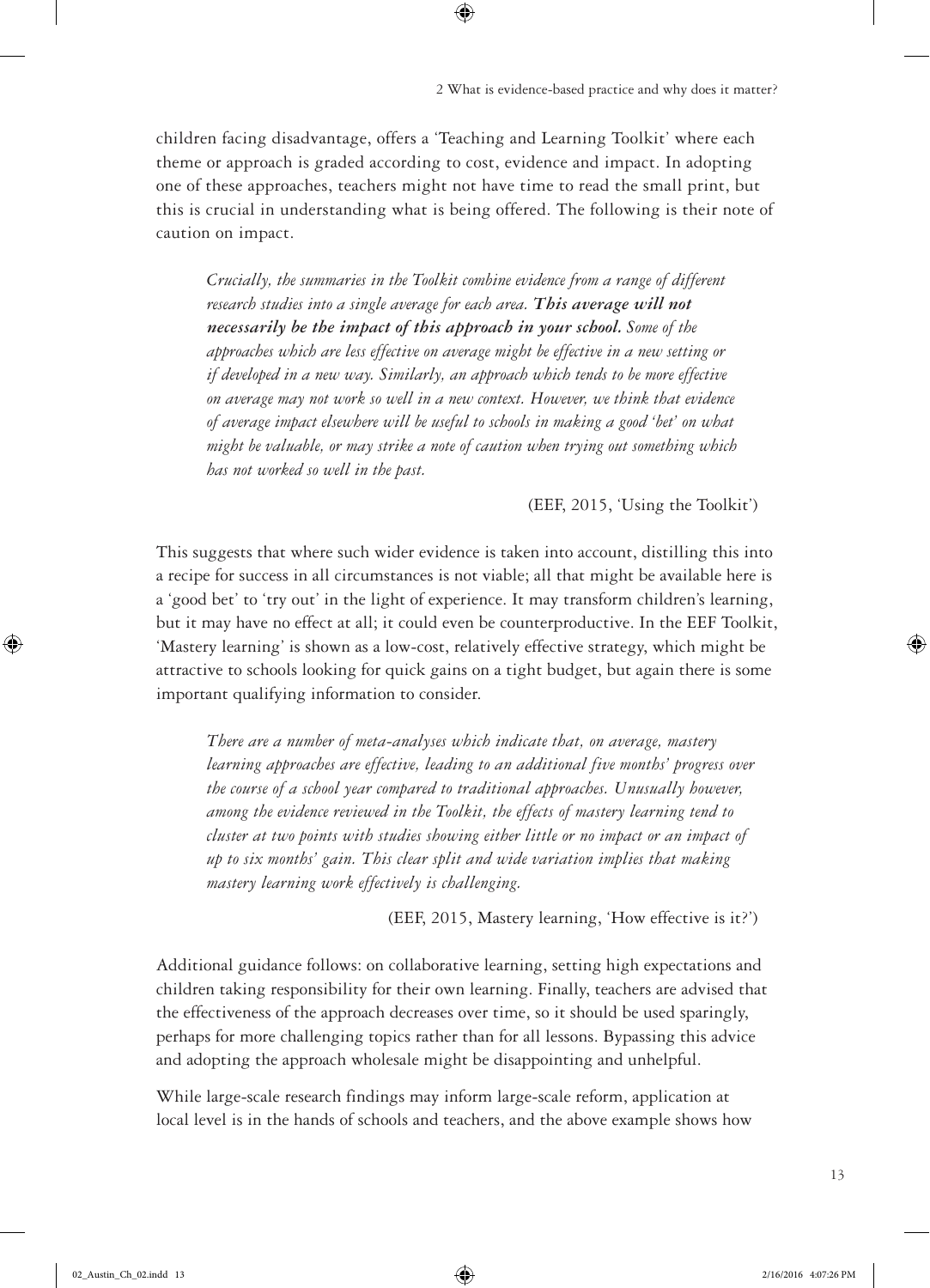important it is to adopt a critical perspective and delve beneath the headlines of the latest ideas and approaches so that evidence is not misunderstood. It is vital for teachers to be involved in examining the claims being made by studies underpinning improvement strategies: what is the evidence and how has it been analysed and qualified? However, there is more at stake than 'what works'; there is also the important question of why.

 $\bm \Theta$ 

#### **Purpose and accountability**

The contradictions in the quest for 'what works' are explored by Biesta (2007) who argues that by focusing on the technical dimensions of educational process as problems to be solved, we omit the very essence of education as a democratic learning process. By limiting it, we undermine it. If we want children to be able to adopt critical perspectives, ask questions, be creative and make a contribution in class and in society, why would we train teachers to comply and conform to external requirements without the opportunity for critical discussion and consultation? The question for schools, for professional bodies and for individual teachers and student teachers is not only 'what works?' but 'what for?'. Large-scale reform and sometimes local initiatives are introduced on the basis of assumptions about the purposes of education. If the purpose of education is only for children to achieve well in tests and examinations, reforms and initiatives will be solely focused on this outcome. Research that serves this agenda will ask 'How can we get more children to pass tests at a higher level?'. Systematic, scaled-up research based on such assumptions can result in pared- down, reductionist findings – issues are distilled to their constituent parts and responses are geared towards the specified improvement, while ideas and approaches which fall outside the 'norm' or challenge the agenda are discounted. In contrast, teachers' own investigations tend to be focused on the real, individual concerns and needs of both adults and children, and can reveal diverse views about people's ambitions and values in the educational process. This often leads to a more holistic view of education in terms of learning, development and well-being. Often when teacher researchers set out to solve a practical problem through school-based investigation, these deeper questions and motivations surface, particularly through qualitative enquiry. This can overturn assumptions about learning, teaching and schooling, presenting both challenges and contributions to the official agenda.

Opportunities for school-based research are therefore to be welcomed by student teachers, teachers and other practitioners because they create openings to ask the questions that underpin school structures, cultures and processes of change. Rather than being discomforting, you are likely find such investigations empowering as you discover the real stories and issues beneath the surface of teaching and learning activity. Children reveal perspectives you may never have considered before, and their comments can provide powerful and surprising insights; after all, they spend a great deal of time in your classroom. As a teacher or student teacher, you may discover very practical information, such as how uncomfortable it is to learn while sitting on the floor, or that children are getting hungry or too hot. Children may tell you what it is like to try to

14

⊕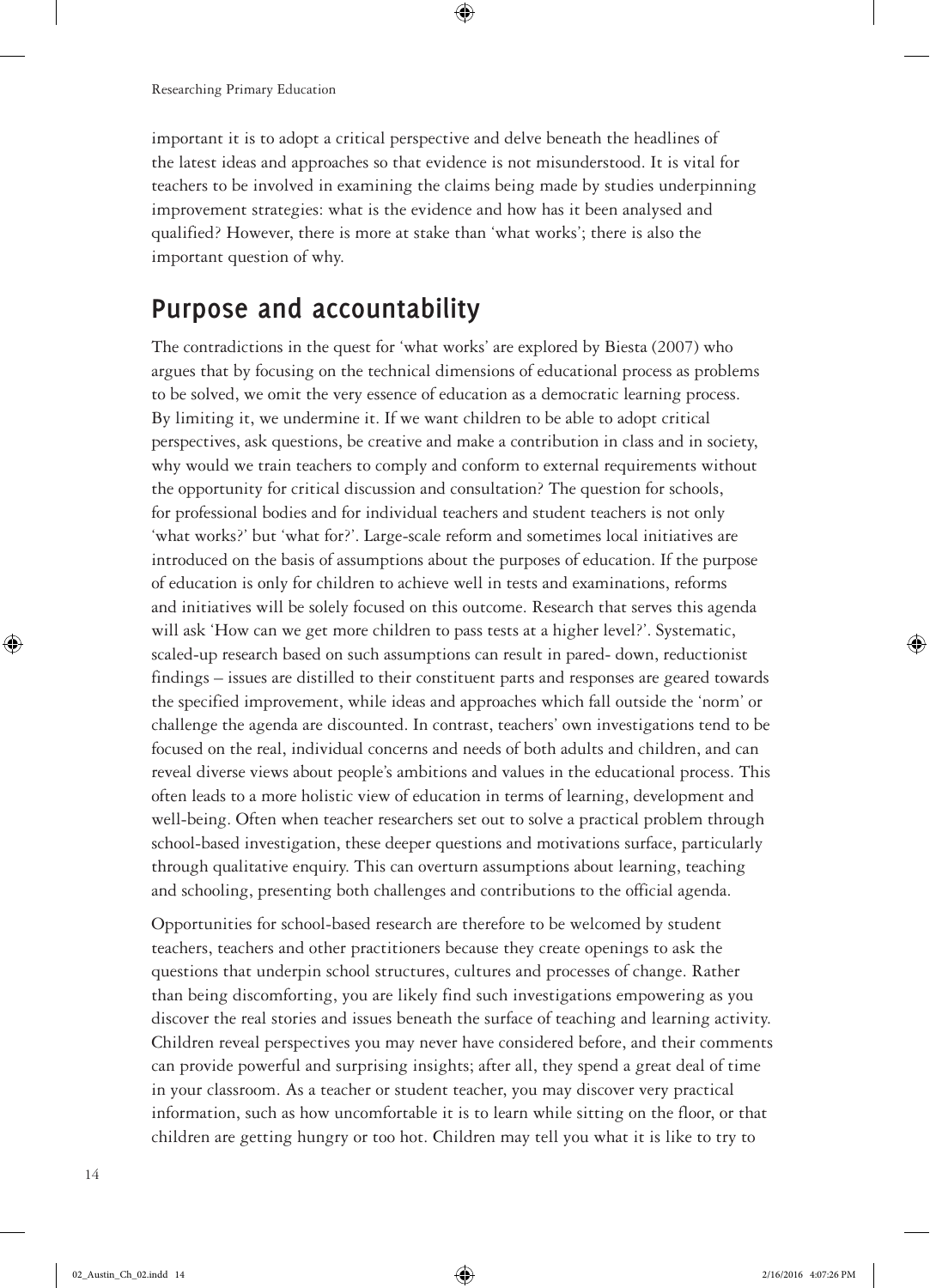learn lessons that are not in their first language, or how important it is that friends on their table understand their dyslexia. Detailed, often qualitative, evidence from your own school challenges priorities and ways of working, and may suggest ways forward that better meet children's needs. The research approaches in this book will help you to ask the right questions. Research can be used to ask 'why?' as well as 'what?' involving colleagues, pupils and others in the conversation. As a student teacher you can adopt that 'researchly disposition' we have already described so that you begin your career as a reflexive, questioning practitioner, but is never too late to start. Connecting with a project or programme that supports enquiry-based professional learning will give a framework within which to work.

 $\bigoplus$ 

Having made a case for asking deeper questions of purpose as well as process, there is a danger that becoming involved in research might sound rather subversive and revolutionary. Sometimes it is! However, the energy and enthusiasm that is generated through enquiry can always be put to positive and constructive use. As a teacher, it makes sense to link your research carefully with school priorities and understand and advocate its role within the school development process. This is likely to have much greater impact than using it to undermine leadership: use your research to *contribute* to leadership. The next chapter takes you through the process of developing your research idea. As a student teacher you might have more freedom to choose your research focus for more personal reasons, but whether you are a teacher or student teacher, you need to have clear purposes in mind, which may be focused on your own classroom and personal professional learning, but may have much greater scope. Sometimes there are also wider influences – for example, on other schools, within the community or alliance, or on education policy. As a student teacher you will be guided by tutors and by course demands as to the focus of your research, but you could also consider how you might work within your placement school's own development priorities. As an established teacher, by negotiating the focus of your investigation, perhaps with a senior leader or team leader, you can win support for your enquiry and leadership. This may be very practical support such as allowing time on the meeting agenda to talk to colleagues or enabling you to do some classroom observations, but it is also important to have encouragement, moral support and someone with whom you can talk through ideas either in your own school or elsewhere. Furthermore, it is reasonable to be held accountable for research undertaken in your own role and often funded or otherwise supported by your school. By working with people and thinking strategically, you will increase the power of the process and its eventual impact.

## **Researching to underpin change**

In the context of the debate about what works and why, there is a wide range of benefits to researching your own practice, whether directly feeding into improvement through action research or, more broadly, gaining understanding and knowledge on themes of interest and relevance. This is why research is embedded into initial teacher education. As research becomes embedded in your practice you can gain a range of benefits.

⊕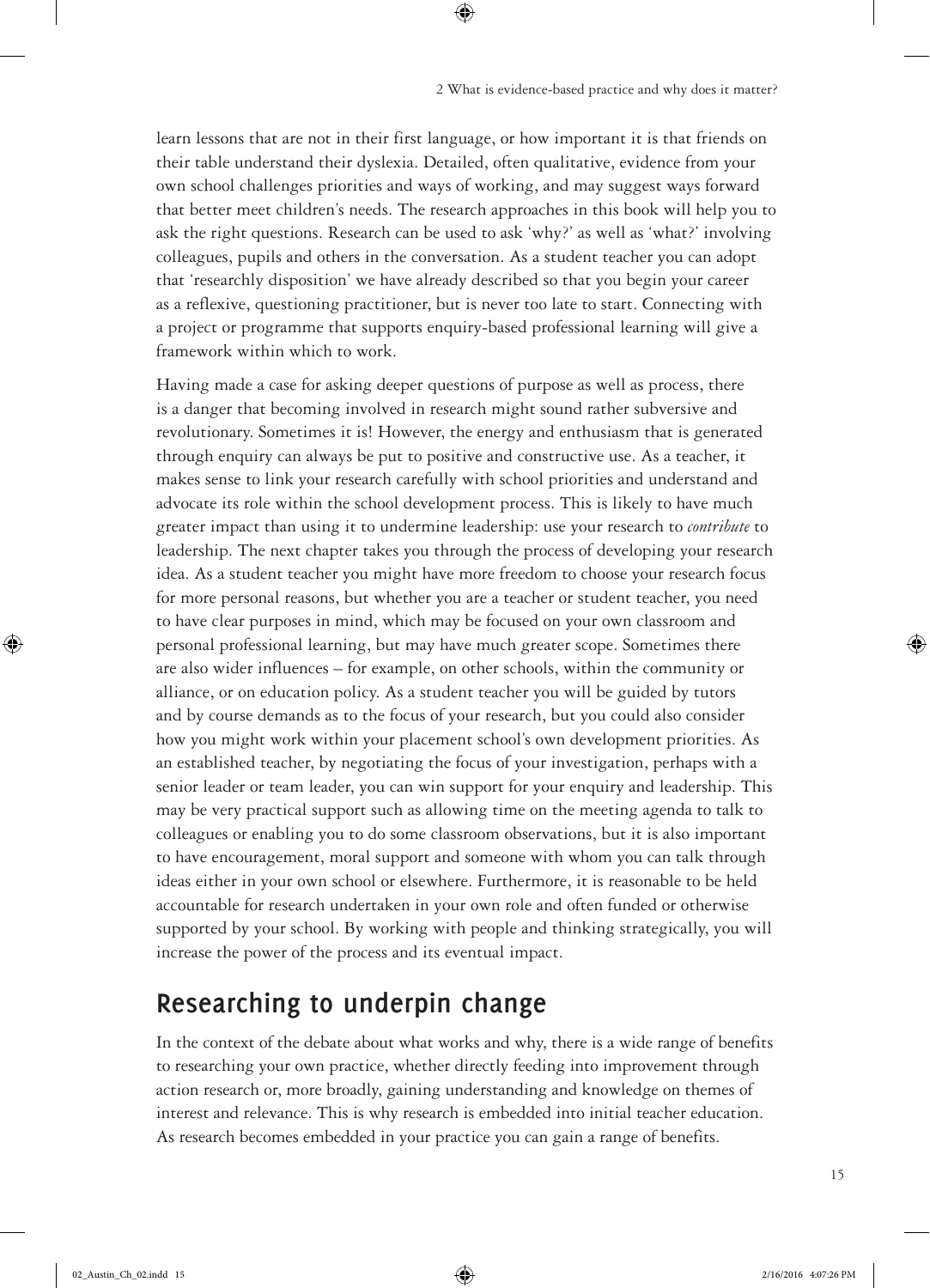Research can:

• help you find solutions to particular problems arising in your classroom or school;

 $\circledast$ 

- underpin professional learning of knowledge, skills and understanding;
- connect you with sources of information and networks of professional support;
- clarify purposes, processes and priorities when introducing change for example, to curriculum, pedagogy or assessment;
- improve understanding of your professional and policy context, organisationally, locally and nationally, enabling you to teach and lead more strategically and effectively;
- develop your agency, influence, self-efficacy and voice within your own school and more widely within the profession.

Each of these can involve investigation using evidence from your own setting, along with wider research evidence. All fall under the helpful definition of research offered by Stenhouse (1975) of *systematic enquiry made public* which extends and enhances professionalism and practice. Where policy makers' emphasis may currently lie with large-scale studies such as randomised control trials, it is important to recognise the unique contribution that small-scale, teacher-led enquiry can make to educational research, and in turn to the educational process. Skilbeck has given a helpful explanation of Stenhouse's concept of teacher research as being concerned with gaining greater understanding of *the meanings, values, interests and concerns of people as expressed by them in real life situations* (1983, p11). This suggests detailed investigations that would be difficult to undertake as an outsider (someone who is not part of the context being researched) but would be enhanced by an insider's situational knowledge and use of existing relationships to further deep and meaningful enquiry about things that really matter to the school community. As a researcher in your own school, you also have the best understanding of how to make use of what you have learnt, whether personally or in supporting wider organisational development. In the context of new knowledge from wider research, it is only those directly involved in the educational process who can make it count in practice. It is these people – pupils, teachers, support staff, parents and others – whose feelings and attitudes matter when implementing change. Around this, there are unique local factors that make the introduction of recommended practices and policies different in every school. Improvement is therefore likely to be most effective if approached with a research orientation, an enquiry mind-set, asking questions, gathering evidence and involving people in collaborative enquiry as part of any process of change.

## **Evidence and impact**

Too often, teacher and student-teacher research projects, perhaps particularly where part of an award-bearing programme such as a Master's degree or a PGCE,

⊕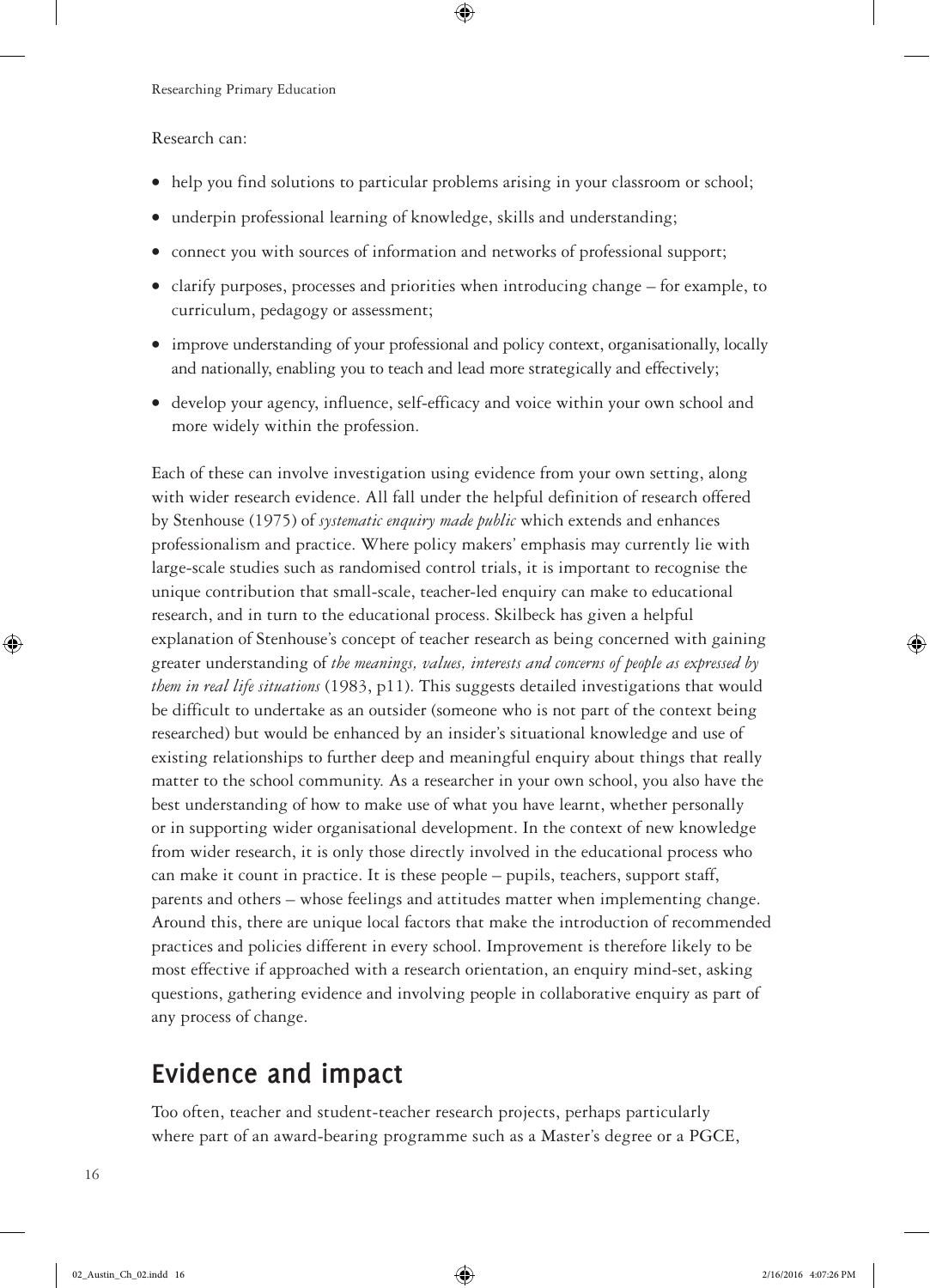are reduced to an individual academic exercise. They can become bogged down in impenetrable methodological jargon, inappropriate discussions about validity, or ineffective and unimaginative approaches to data gathering and analysis, such that they sacrifice the clarity of purpose discussed at the start of this chapter. If the end result is only intended to be a paper submitted for assessment or published article, this may never engage anyone who can make practical use of the information. As a teacher you are well placed to design activities to engage and inspire colleagues with what you have learnt, without necessarily resorting to sitting them in rows listening to a slide-show presentation or giving them your essay to read. As a student teacher you can share ideas and evidence with your peers and take what you have learned with you into your teaching career. You may find that your mentors and placement colleagues are interested in your investigations. Remember that you will need to be sensitive and constructive in engaging people with new evidence and discussing the implications.

 $\bigoplus$ 

Choosing interactive research methods that are built into classroom practice and become part of the learning process can start to bring benefits to learners through the research process itself. With creative planning, the research can even become part of the curriculum. It may be helpful to focus not on findings leading to 'continuing professional development' that may eventually lead to improvements in practice, but on improving practice directly. Participative enquiry approaches draw children increasingly to the centre of the research – their views and voices can lead the research in particular directions. This kind of approach sees the pupils as co-researchers – solving problems together as a class or school community. As a result, teachers and teaching assistants are more able to understand – and therefore plan – learning and teaching from the children's point of view. Research only has this powerful impact if it is planned that way. Dialogue about learning increases, children feel valued as teachers listen to their ideas, opinions and feelings, and relationships with learners improve. It is important to recognise the difference between this kind of approach and a more linear view of practitioner research which has the aim of finding out what works in relation to a particular problem and then implementing it – somewhat in isolation from the views of the children who will ultimately be affected. Interactive, participative projects designed to gather, use and share evidence during day-to-day activities are philosophically different: they involve a learning conversation and a leadership mind-set. By setting out with the intention of leading change underpinned by evidence, mapping intended outcomes and subjecting the process to continual critical review, these endeavours have greater potential to change the learning culture of your classroom and contribute to school development far beyond your original area of focus.

The following case study illustrates how a deceptively simple question about the relative proportions of teacher talk and child talk led to some important developments led by three teachers from a primary school.

⊕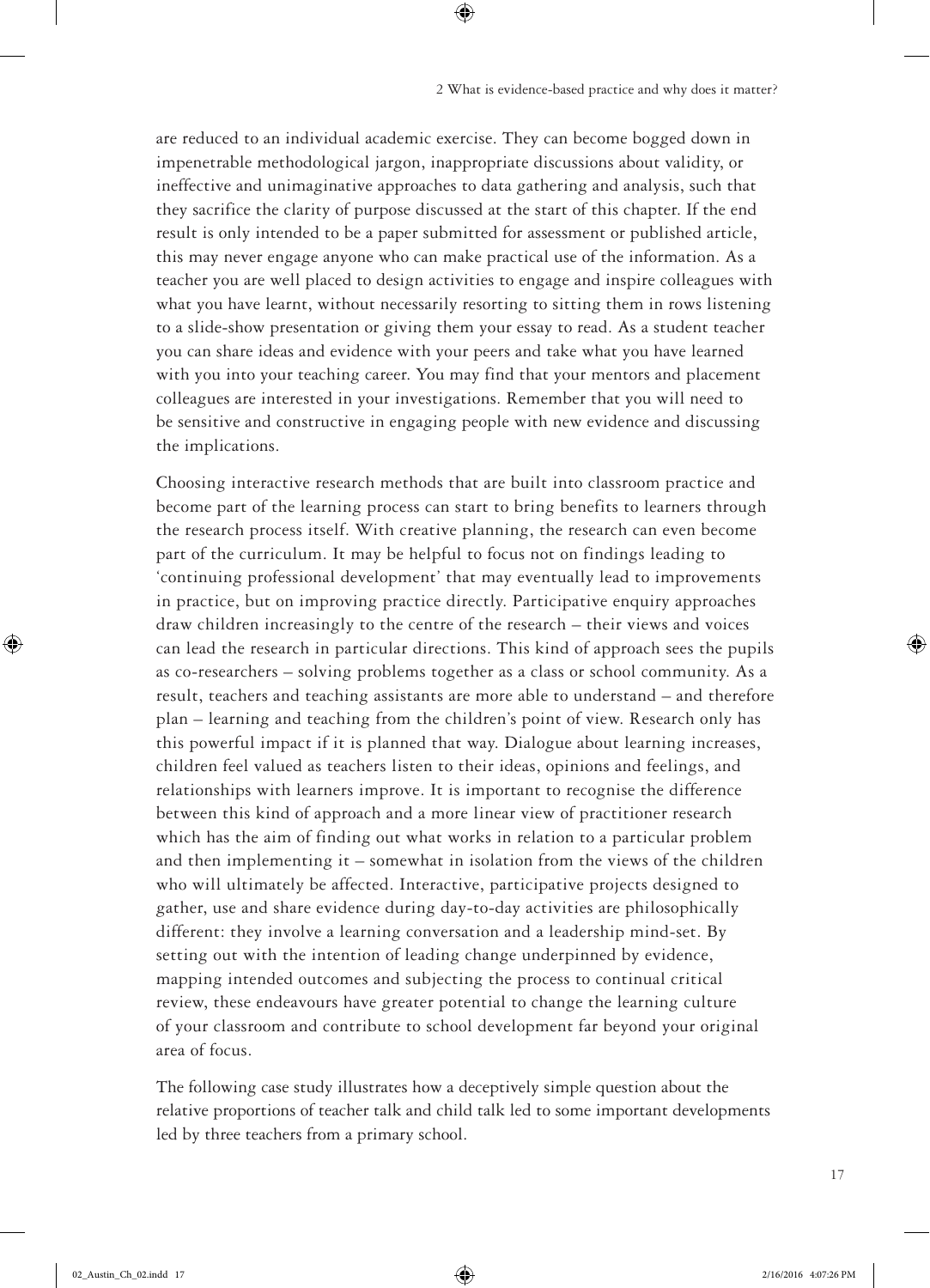#### **Example from practice**

*'Do we talk too much?': a teacher-led investigation into the relative value of teacher talk and child talk in class, within a whole-school action research project*

 $\circledast$ 

Blean Primary School, Kent, worked with Canterbury Christ Church University to involve all teachers in year-long action research projects as part of the school improvement plan. Head teacher Lynn Lawrence recognised that it was important to *provide the framework for teachers to identify and implement improvements to teaching and learning for themselves* (CCCU, 2013, p2), building greater capacity for improvement based on enquiry, reflection and collaboration. Jane Martin, Karen Rockall and Matthew Bundle started with the research question 'How much can I talk in class?'. Their initial plan was to measure how much time children and adults spent talking, but having opened up the enquiry, they found the project was increasingly led by the children's needs. It was clear that children needed support in talking to one another and in using talk for learning, so different strategies were tried and evaluated by their own observations and judgements of what had changed.

In Jane's reception class, the children learnt active listening techniques, including the importance of eye contact. They responded to pictures, including their own drawings and other stimuli, in paired talk. They learnt a series of hand signals to give cues such as 'slow down', 'tell me more' or 'I don't understand' without interrupting the flow. Jane found that the youngest children could sustain discussion and develop one another's confidence in presentation using an innovative and popular approach that did not rely on adult intervention. The children were soon using these 'tools for talk' with enthusiasm to talk about their own pictures and work, and eventually taught them to Year 1 and Year 2 classes.

Karen used the National Geographic 'picture of the day' to develop language and generate questions, particularly focusing on the use of adjectives. The children's curiosity developed markedly around the scenes and topics introduced.

Matthew set up a 'conversation station', like a bus stop with pictures and questions which stimulated children to talk, value talk and listen to each other's ideas. When this was then moved into the corridor, it encouraged talk between children from different classes and age groups.

The teachers in this project group reported to colleagues that the project had led to a much greater proportion of talk, not only *by* children, but *led by* children.

It is important to note that individual teachers at Blean Primary School were given complete freedom to choose their focus for enquiry. They planned enquiry and gathered evidence on a wide range of themes which led to some important implications for school development, for example:

- highlighting issues for summer-born children, particularly the need to focus on leadership;
- encouraging growth mind-sets by celebrating what is learnt from mistakes;
- suggesting ways to use 'carpet time' more effectively;
- using active learning in mathematics in all year groups, not just with younger children;
- introducing mini 'brain breaks' to improve well-being;
- helping children to understand dyslexia through purchasing books to read together;
- involving children as partners in learning, developing a pupils' learning charter and undertaking learning walks;
- involving children in defining ethos and culture which unexpectedly revealed the importance of stillness and spirituality.

18

⊕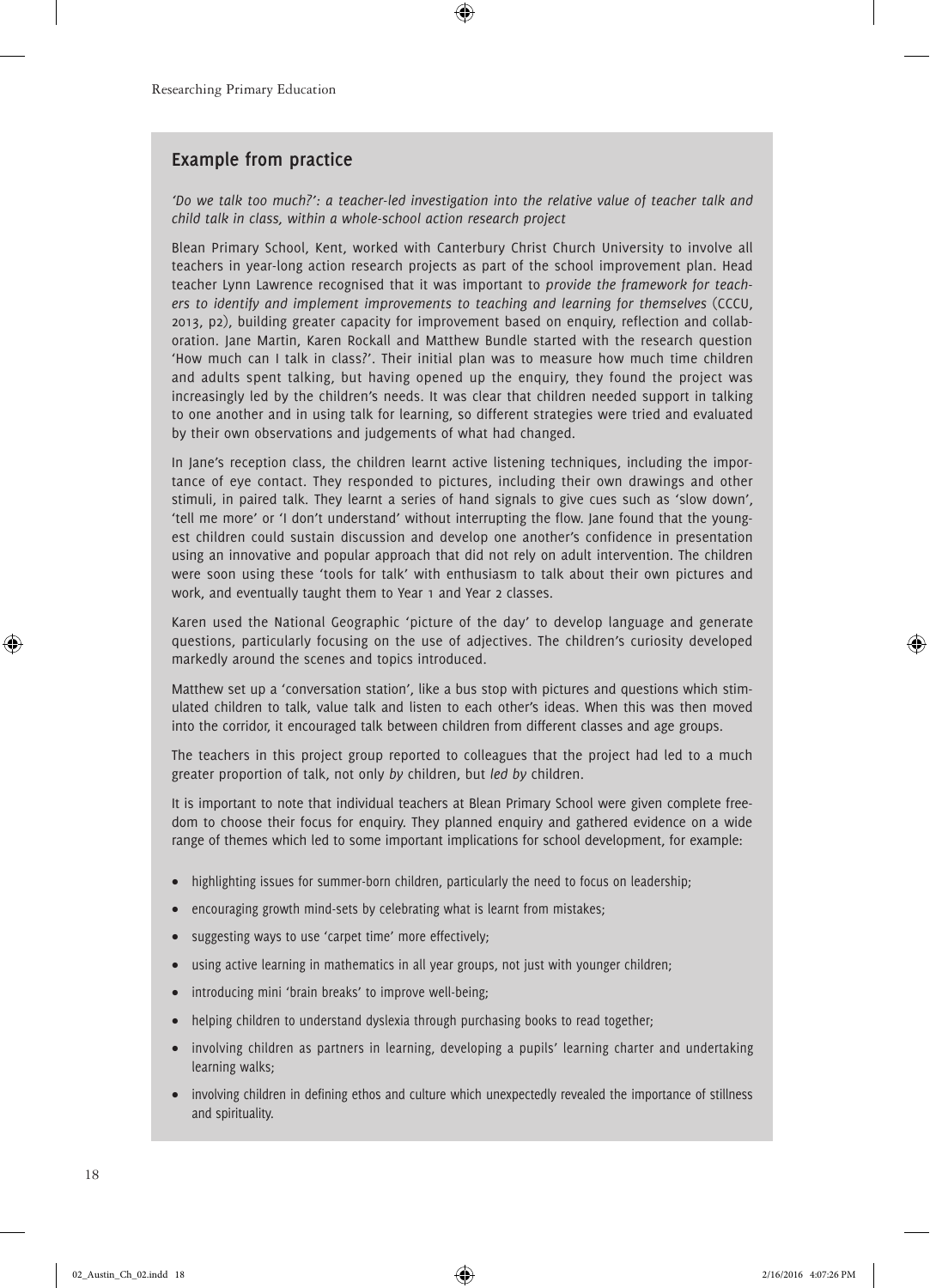Across the school, the balance shifted noticeably towards greater involvement of children in their learning, as a result of their participation in teacher-led enquiry. Sometimes, it became child-led enquiry as assumptions were challenged and children were motivated by involvement in the enquiry itself. This was only possible because teachers were flexible, responsive and open to their evidence as it emerged, ensuring that improving learning was more important than carrying out research as originally planned. See CCCU (2013) for details of teachers' enquiries and Durrant (2014) for more about this approach to teacher-led development.

 $\bigoplus$ 

## **Evidence-based practice for school development**

The case study from Blean Primary School shows the crucial role of leadership in structuring and supporting school-based research. Many years of experience have demonstrated that schools can make most powerful use of internal enquiry combined with external research evidence where head teachers build action research and distributed leadership into the school improvement plan and link them explicitly with other initiatives and policy drivers. It helps if teachers are given freedom to choose their own areas of focus, sufficient funding is allocated for external support and time is provided for collaboration (however limited). Head teachers need to look for visible ways to value the work in progress and on completion, and can model enquiry by participating in the projects themselves, learning alongside their staff.

Teacher-led enquiry which engages with wider research as well as instigating school-based research can therefore generate much momentum for positive organisational change if the conditions are right. The following case study illustrates how this can be tightly focused on one school improvement priority linked to professional standards and accountability, while still offering flexibility, choice and scope for unexpected outcomes. It describes a project that was designed to enable individual teachers' and teaching assistants' motivations and concerns to be aligned with school and national agendas and wider research evidence.

#### **Example from practice**

*Effective assessment and feedback: using a whole school research project to address a school improvement priority*

The head teacher of St Ursula's Catholic Junior School in the Diocese of Brentwood, Clare D'Netto, worked in partnership with Canterbury Christ Church University to involve all teachers and teaching assistants in action research to improve assessment and feedback. This responded to messages from wider educational research that effective feedback is one of the most important factors in improving learning and closing the attainment gap for the most disadvantaged pupils, and the project was linked to a priority in the school's action plan.

*(Continued)*

⊕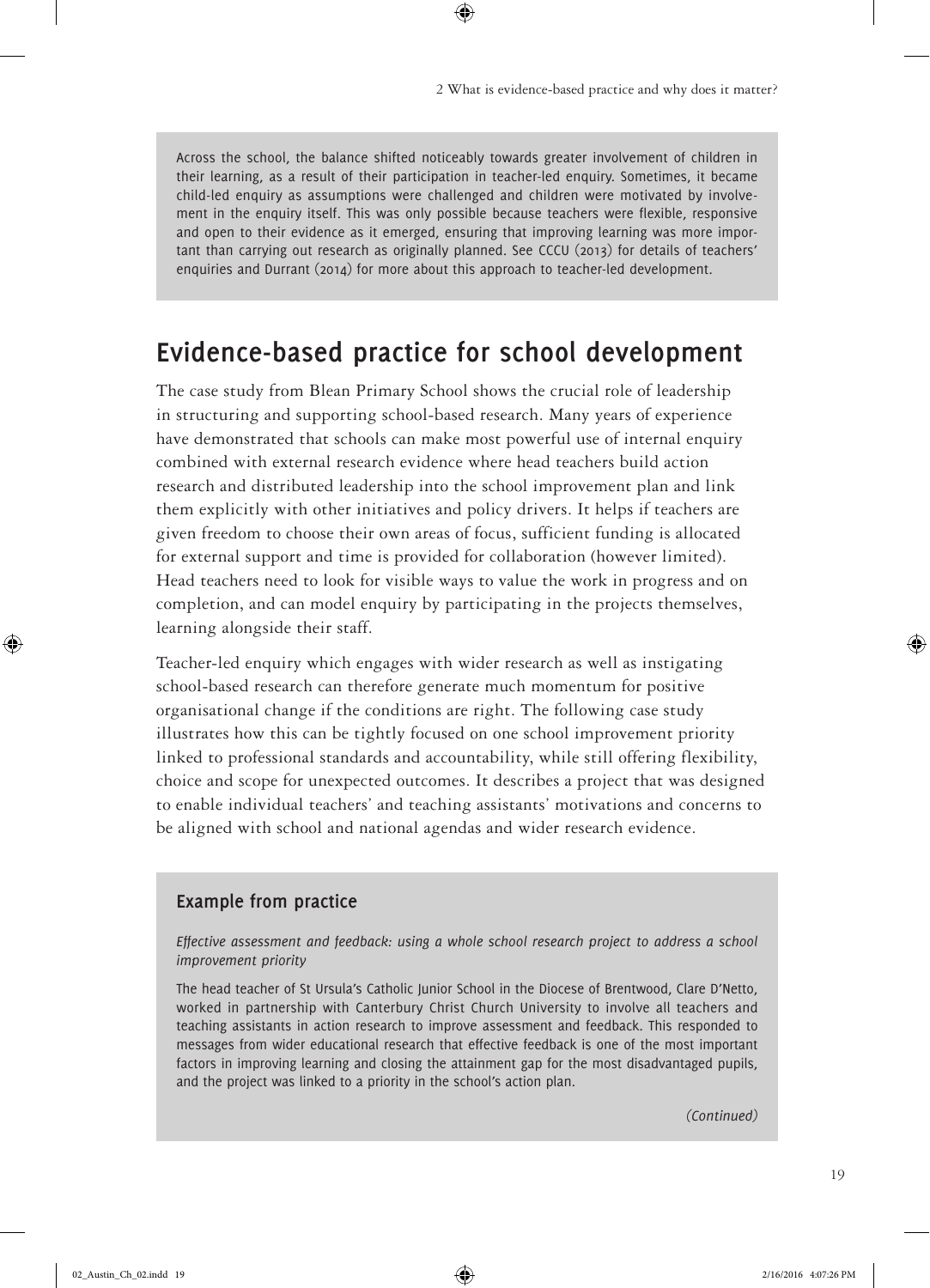#### *(Continued)*

Under this broad area of focus, teachers and teaching assistants considered together what effective current practice looked like and how it would be evidenced, then generated a mass of questions from which collaborative action research projects emerged. This was an acknowledged risk for the head. As well as allowing considerable freedom in an area of accountability and professional standards, initial discussions led to the uncovering of inconsistencies and anomalies in marking and feedback. It was challenging to move from there to the initiation of enquiry and development projects, which relied on people's individual and collective commitment and energy.

⊕

Amid considerable 'messiness' (lots of flip-chart posters, sticky notes, challenging discussions and feeling a way forward), wider research on assessment was considered, assessment practices were reviewed and new strategies were trialled and evaluated. A great deal more dialogue with pupils was instigated, beginning to effect noticeable changes in classroom culture. Increased awareness of the children's individualised responses to oral and written feedback has led to much more personalised and sensitive approaches, recognising the psychological effects on children, both positive and negative. Early on, it was recognised that children wanted their work to be valued and that what the feedback looked like really mattered. They didn't like a lot of untidy red pen over their books; they thought the stamps used to show verbal feedback were a criticism; they didn't have time to act on the feedback received. Rather than prescription, policy has now been rewritten to allow for judgement and discretion in marking and feedback for different individuals. Teachers have noted their own shift from content-centred to child-centred teaching and have allowed more time to understand and act upon the feedback given. Children's fixed mind-sets have been challenged and *their perception of themselves as effective learners has grown* (CCCU, 2014, p7). Even in the year of the project the effects were seen in the improved levels of progress made, particularly for children identified as vulnerable and at risk of underachievement.

The head teacher has also noticed a professionalisation across the school during the course of the year. She noted, *My learning walks showed more and more good and outstanding practice by teaching assistants and teachers as they shared learning destinations with children. Colleagues were using assessment in classrooms as the bridge between teaching and learning* (ibid., p27). The action research enabled each teacher and teaching assistant to choose from a repertoire of assessment approaches suitable for different children and situations. Teaching assistants were motivated to create their own forum for discussion of the impact of their practice on pupils' attainment and progression. Teachers and teaching assistants wrote up their projects to gain recognition from the Teaching and Learning Academy. All the projects were shared at a conference attended by guests including local head teachers, while later the head teacher and teaching assistants presented their powerful story at a university conference.

## **Sharing the learning**

In considering the purpose of researching your practice, it is important to think about wider uses and implications for your research from the outset, so that these can be planned for. The sharing of learning from teacher-led enquiry, in one school or a group of schools involved in a project, can be driven by a genuine desire to find out what others have been doing. Even if you are a confident teacher, it can be very daunting to lead a session for colleagues, but often learning from evidence and activity in your own school is the best way to move practice forwards and you should be able to count on

⊕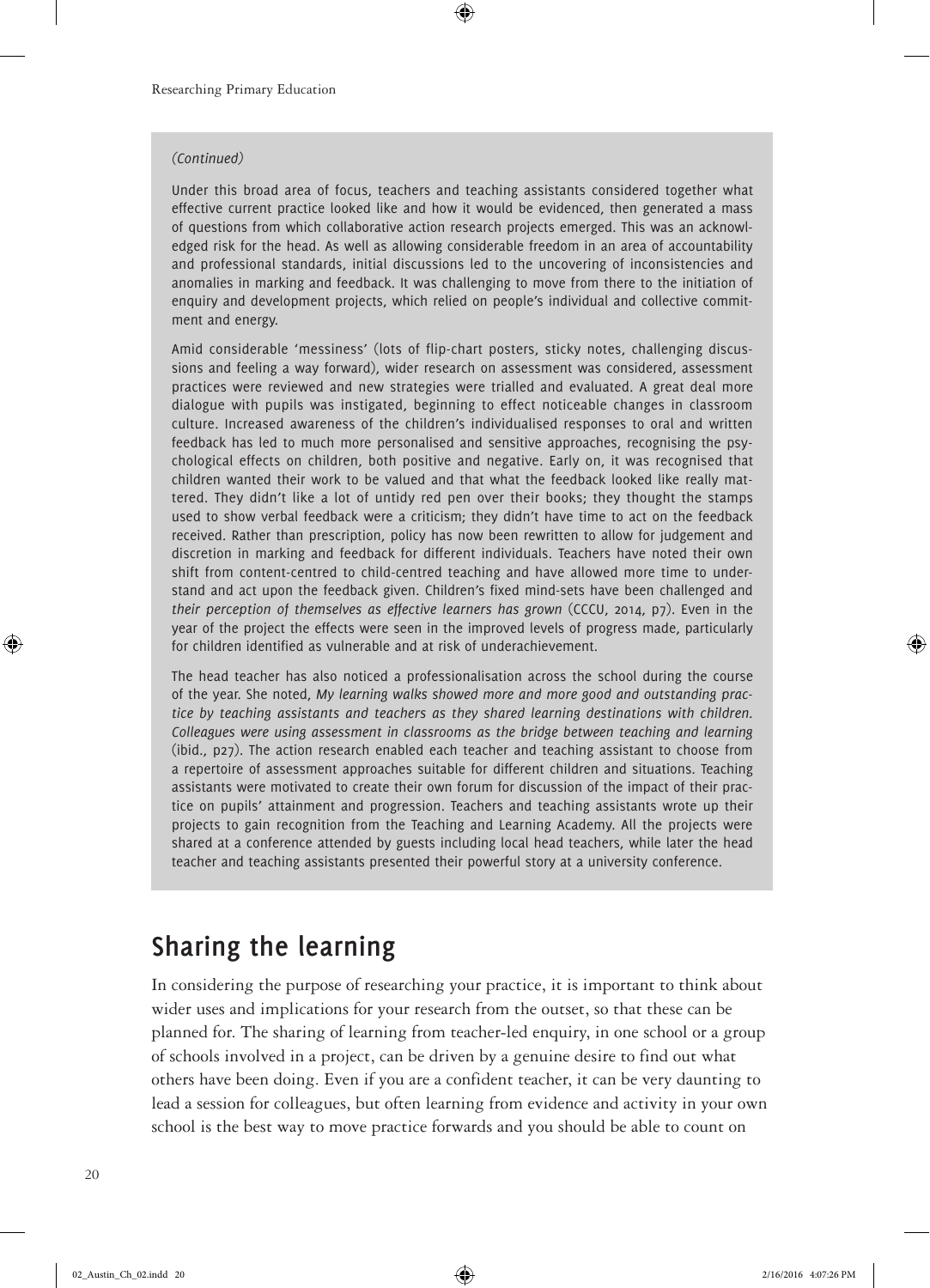2 What is evidence-based practice and why does it matter?

their respect and support. As a student teacher, you may share your learning as part of your course. Make the most of help and guidance from within a school-based project or from your tutor or mentor. A useful basic principle is to use your whole repertoire of professional skills to inspire colleagues' learning. A slide-show presentation might be considered as a last resort. Development activities designed by teacher researchers in the case studies above have involved as follows.

- Drawing each other's portraits in pairs and giving each other feedback.
- Modelling with spaghetti and marshmallows.
- Making collages.
- Slideshow of children's photographs, 'What makes our school special?' with popcorn.
- A game show presenting research evidence: 'Who wants to be a summer-born child?
- Videos of children giving feedback on teachers giving feedback.
- A 'field trip' around the school environment.
- Listening to an account of an observed day in the life of a child with dyslexia.
- Sitting on the carpet to see what it feels like.
- A quick-fire quiz with a buzzer and chocolate prizes.
- A competition to solve a geometrical puzzle in teams.
- Making body sculptures of mathematical shapes, accessorised with sports equipment.

Such activities generate a great deal of laughter, but also thinking and discussion. The activities have challenged practice in a non-threatening way, are very memorable and strengthen relationships. Colleagues have to support each other – for example, where anxieties surface, there is disagreement or people find themselves unable to complete a task. It is always fascinating, as a teacher, to reflect on being a learner. It is important to allow substantial time for reflection at the end of such development activities – for example, selecting three learning points and one action point. During the reflection times, the chatter invariably dissolves into silence and deep thought as teachers have valued one another's contributions and are taking away some important ideas and messages. It is encouraging when colleagues can learn from what you have done and found out.

If as a teacher researcher you do not have a ready-made opportunity to share what you have learnt, see if you can create one. You might talk to a mentor or senior leader responsible for professional development, or offer an informal invitation to visit your classroom for a discussion with tea and cake, or use a ready-made forum such as a team meeting, or write a brief summary for the school bulletin, or put a poster in the ⊕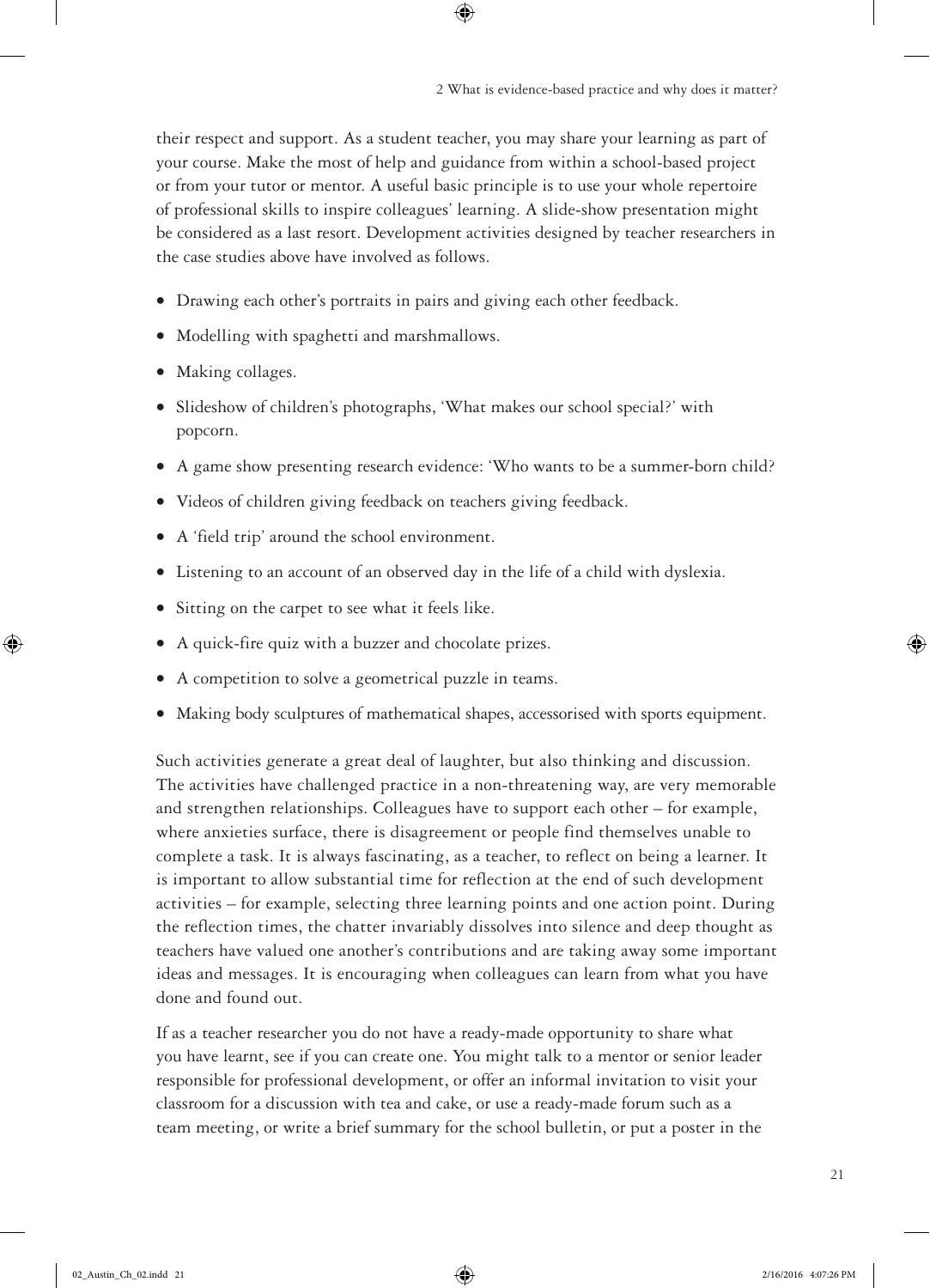staffroom with children's quotations. Once you have developed confidence, and if you have funding, there are also opportunities to engage with the educational research community beyond your school. For example, the UK's National Teacher Research Panel publishes research summaries on its website (NTRP, 2015) and some annual conferences such as the British Educational Research Association (BERA) and the International Congress of School Effectiveness and Improvement (ICSEI) include a practitioner research day.

 $\bigoplus$ 

## **Evidence-based practice: the way forward**

Getting involved even individually in school-based enquiry to improve the evidence-base for your practice can lead to important changes to your teaching and your pupils' learning. Sometimes, with support and planning, you can make significant impact on your school. Collaborating with colleagues, from your own school or elsewhere, can make even greater impact and enable you to share your learning more widely. Often there are unexpected wider outcomes, even if the original aim was to solve specific problems in learning and teaching. Where research-engaged approaches are built into school improvement plans and supported by strong leadership, teacher-led, enquiry-based developments can lead to profound cultural change.

Making changes without a foundation in evidence is not worth the risk. It is important to look at wider evidence from reports, journals, books and websites, both of itself and to provide the theoretical context for your own enquiry. If this sounds daunting, there are useful digests available that will give you shortcuts to current information and ideas, and you can look out for the current round of courses and conferences which pick up key themes. Collaborate with colleagues to share the load; your school should have a strategy for this (and if not, you might suggest it). A stronger foundation in evidence, both from wider research and school-based enquiry, can help schools to meet the challenges of external accountability and interpret policy requirements for unique contexts, while improving relationships, environments and organisational cultures for both teachers and learners through carefully and creatively planned research and development processes. The evidence generated and interpreted by teacher researchers offers a unique contribution to this process in each school setting. What you 'find out' is important, but your purpose, how you approach your enquiry and what you do with your evidence is what really counts.

#### Things to think about

- 1. Which of the following aspects of research in practice would be *most* valuable to you:
	- problem-solving a particular classroom issue?
	- improving your professional knowledge, skills or understanding?

⊕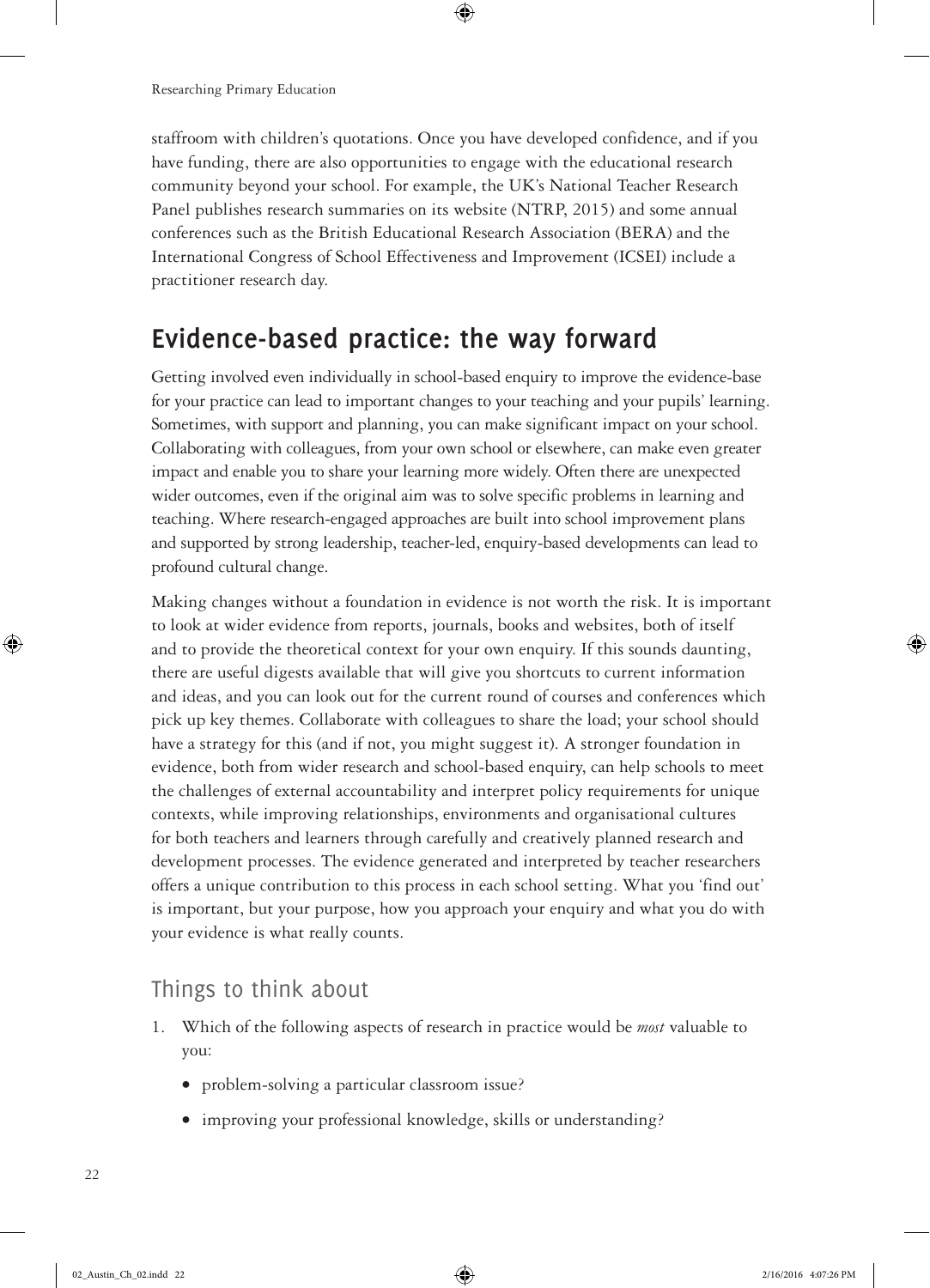• clarifying your professional purposes and priorities in the context of school and national policy?

 $\bigoplus$ 

• increasing your personal confidence, autonomy and self-efficacy?

Is there a clear distinction between effective practice and evidence-based practice?

- 2. What 'hot topic' would you like to investigate in your current role? How would you start?
- 3. What support does your school give to teacher-led enquiry? How could you encourage this?
- 4. How could you collaborate with colleagues to keep up with the latest educational research?

#### References

⊕

**Biesta, G** (2007) Why "What works" won't work: Evidence-based practice and the democratic deficit in educational research. *Educational Theory*, 57: 1–22.

**Canterbury Christ Church University (CCCU)** (2013) Learning Together to Enjoy and Achieve: Action research to improve learning and teaching at Blean Primary School, 2012–13. Available from: www. canterbury.ac.uk/education/our-work/research-knowledge-exchange/themes/professional-organisationaland-leadership-development.aspx (accessed September 2015).

**Canterbury Christ Church University (CCSU)** (2014) Effective assessment and feedback: A risky journey. Available from: www.canterbury.ac.uk/education/our-work/research-knowledge-exchange/themes/ professional-organisational-and-leadership-development.aspx (accessed September 2015).

**CUREE** (2015) Centre for the Use of Research and Evidence in Education. Available at: www.curee.co.uk (accessed September 2015).

**Durrant, J** (2014) 'Children see differently from us': A fresh perspective on school improvement. *Professional Development Today,* 16(2).

**EEF** (2015) Education Endowment Foundation website. Available from: https://beta. educationendowmentfoundation.org.uk (accessed November 2015).

**Furlong, J and Salisbury, J** (2005) Best practice research scholarships: An evaluation. *Research Papers in Education*, 20(1): 45–83.

**Goodnough, K** (2008) Dealing with messiness and uncertainty in practitioner research: The nature of participatory action research. *Canadian Journal of Education*, 31(2): 431–58.

**Katz, S and Earl, L** (2010) Networking and collaboration for school improvement. *School Effectiveness and School Improvement: An International Journal of Research, Policy and Practice*. 21(1): 27–51.

**National Teacher Research Panel** (2015) Available at: www.ntrp.org.uk (accessed September 2015).

**Skilbeck, M** (1983) Lawrence Stenhouse: Research methodology: Research is a systematic enquiry made public. *British Educational Research Journal*, 9(1): 11–20.